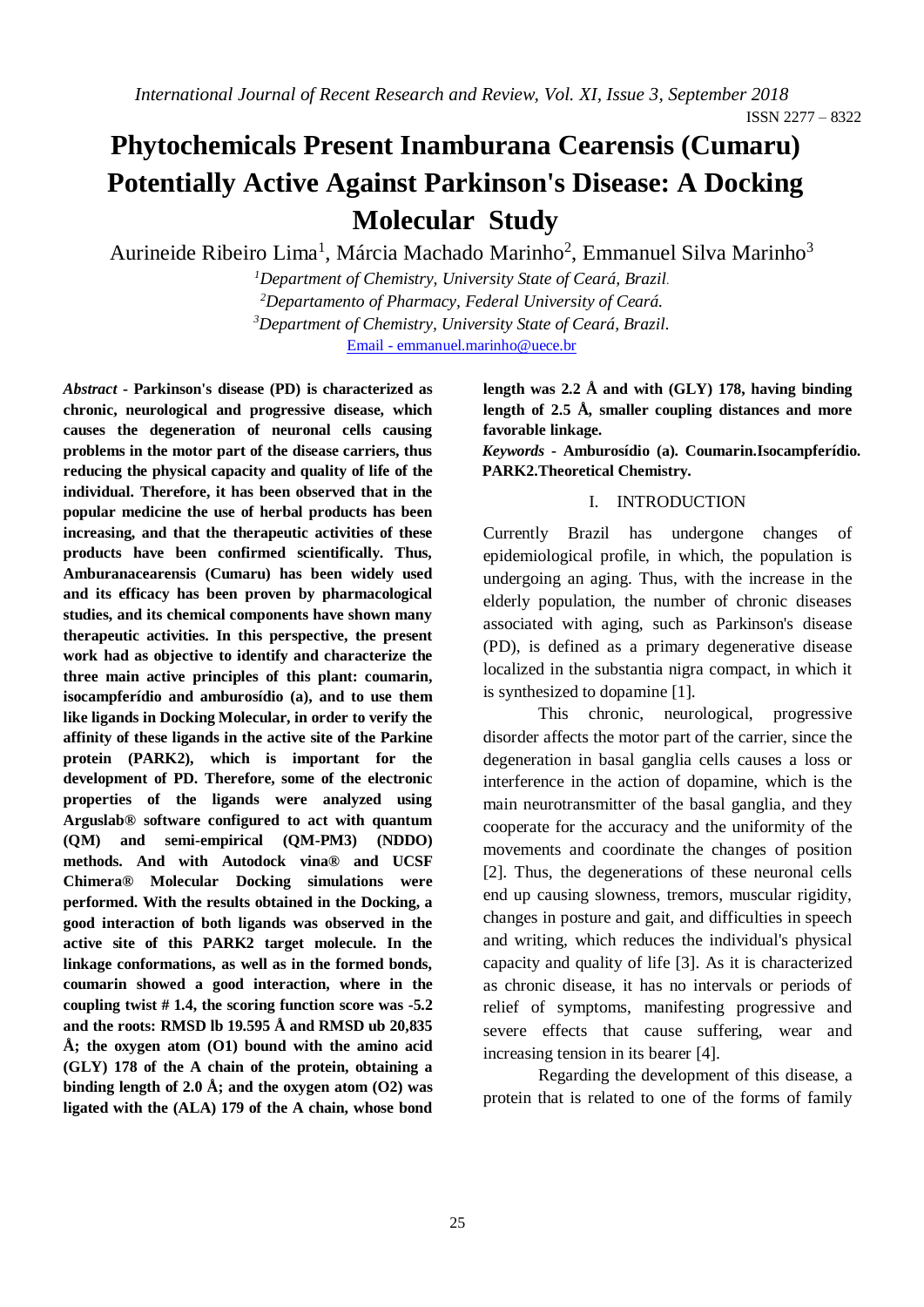PD has been identified, which is called Parkine (Parkin), in which it is encoded by the PARK2 gene [5]. Since parkin is a ubiquitin E3 ligase protein, a constituent of the ubiquitin system, which is an important mechanism of degradation of adenosine triphosphate-dependent protein [6], acting as a regulator of protein degradation, and having a essential role for cellular mitochondrial integrity [7].

On the other hand, it has been observed that in the last years, a world-wide interest has grown significantly, for herbal products, being these, medicinal products obtained from medicinal plants [8]. In this wide range of phytotherapics, Amburanacearensis (Cumaru) [9] stands out. Due to the great use of Amburanacearensis, in popular medicine, research and testing have been carried out, and chemical and pharmacological studies have allowed to characterize cumaru, in order to define the active principles, such as coumarin and ambushid A, and its pharmacological potentials [10]. The efficacy of the popular use of A. cearensis has been confirmed by pharmacological studies on the hydroalcoholic extract of the bark of the cauliflower and some of its chemical components, in which it has shown therapeutic activity [9], [11].

Due to its great use and efficacy in the use of folk medicine, Amburanacearensis was used as an object of study to identify and characterize electronics, structurally and energetically, the phytochemicals present in the stem of *Amburanacearensis* (Cumaru ) potentially bioactive against neurodegenerative diseases, using the 3D structures of the potential therapeutic targets by the molecular docking method. Since Molecular Docking aims to find the most probable and stable affinity and orientation of a ligand, anchored in the active site of a target receptor  $[12]$   $[13]$ , it is possible to identify subsequently which compounds linked to the given receptor, and to classify which of these compounds had higher affinity at this active site [14] 15].

## II. METHODOLOGY

Initially, the main active principles present in the stem of *Amburanacearensis*(Cumaru) were identified, and the two - dimensional structure of these bioactive components were obtained. These structures were obtained through a virtual Screening using the Chemspider repositories (http: //www.chemspider. with /)and Pubchem (https://pubchem.ncbi.nlm.nih.gov/).

Soon after, the three-dimensional structure of the protein involved in Parkinson's disease was investigated and the Parkine protein (PARK2) was used as the target molecule. Since there are structures obtained in the RCSB Protein Data Bank (http://www.rcsb.org/pdb/home/home.do) repository, in the form of PDB (Protein Data Bank) files obtained by X-ray diffraction, by of the PDB code (4BM9).

Soon after, simulations were performed and the geometries of the molecular structures were optimized. As the best classically optimized structures were used as a starting point for a new series of geometric optimizations using semiempirical quantum methods, different Hamiltonians were used for comparative purposes (AM1, PM3, PM6) and obtaining the UV / Visible (ZINC). In this work, the Arguslab® software [16] was configured to operate with quantum (QM) and semi-empirical (QM-PM3) (NDDO) methods, where it was analyzed some of its electronic properties as well as its electrostatic potential. , with 200 interactions (1000 cycles) and with a convergence value of 10-10 kcal mol-1, to perform the optimization of the geometry. Given that these parameters can / should be validated through calculations performed using the DFT.

All the software used for simulation are free access, based on the Windows 7 Ultimate 64-bit Operating System with Intel® Core ™ i3-5005U CPU @ 2.0 GHz processor, 4GB of RAM and 1000GB of HD. If using Autodock vina® and UCSF Chimera® [17]. To perform the Molecular Docking, Docking calculations represent the central approach used in structure-based sorting. These techniques are designed to predict the best orientation and conformation of a binding molecule at its receptor site.

#### III. RESULTS AND DISCUSSIONS

Molecular docking was performed initially to obtain the molecular structures of the ligands. These are the main active principles present in Amburanacearensis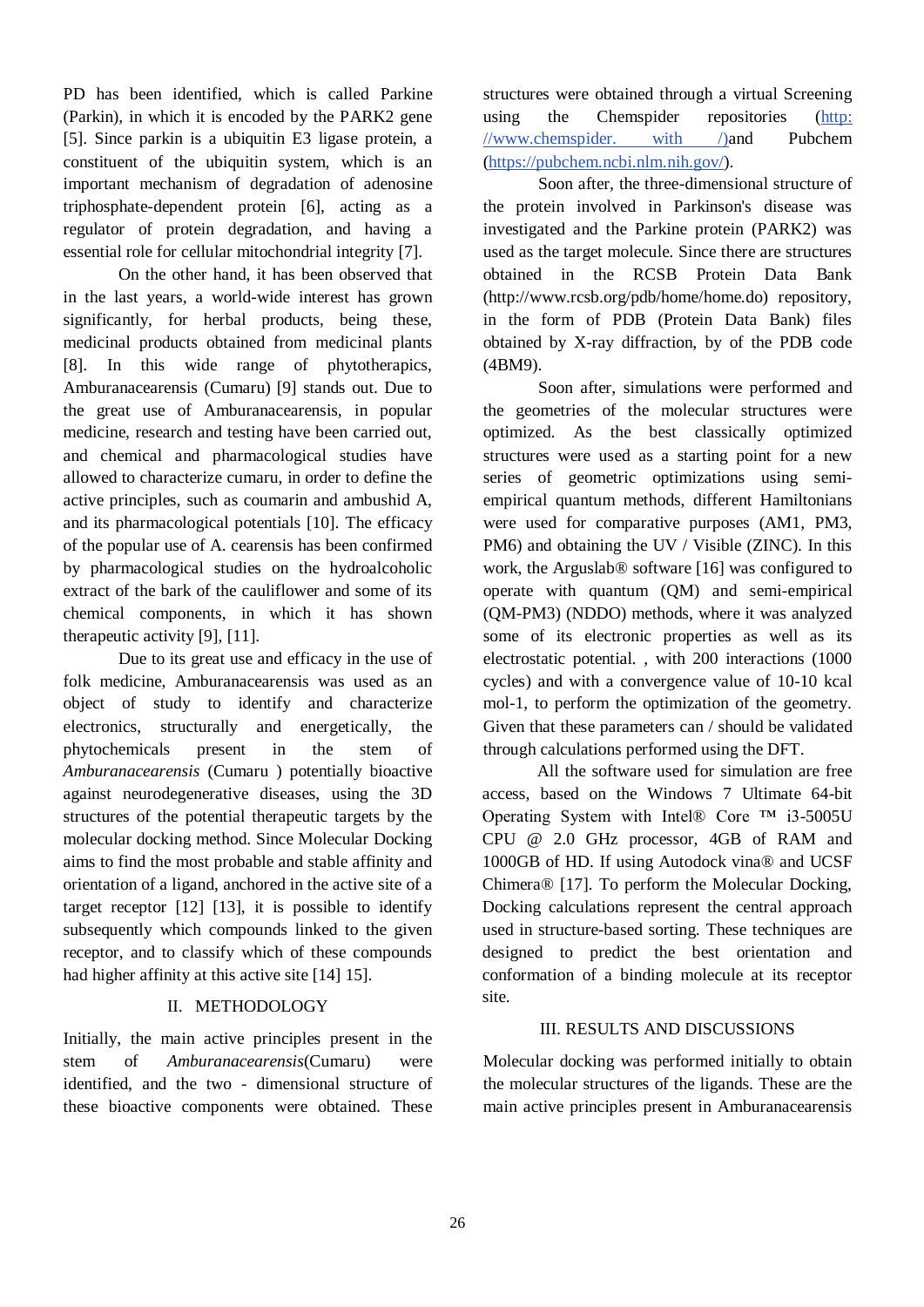(Cumaru): coumarin, isocampferid and Amburoside (a). Soon after, they were using semi-empirical quantum methods, to perform simulations and to optimize the geometries of molecular structures. Thus, the first ligand to be obtained was coumarin (Figure 1) which is the main chemical component found in the plant. Then, through the Chemspider repository (http://www.chemspider.com/), the molecular structure of this ligand was found, through the identification number ChemSpider ID: 13848793, through the repository it was possible to obtain its molecular formula C9H6O2, the value of its average mass: 146,143 Da and its monoisotopic mass: 146.036774 Da. Coumarin, formally known as: 2H-Chromen-2-one according to IUPAC, has percentage composition: C 73.97%, H 4.14% , O 21.90%; molar volume of  $117.0 \pm 3.0$  cm3; surface tension of  $46.4 \pm$ 3.0 dyne / cm and density of  $1,248 \pm 0.06$  g / cm3. These data were obtained through the characterization of this ligand. After optimizing its molecular geometry, a stable energy conformation was obtained by the method of interactions SFC -  $40245.7282$  kcal mol-1 and heat of formation ( $\triangle Hf$ ) -37.9636 kcalmol-1 calculated by the atomization energy, using the enthalpies of atoms of atomization.



Fig.1. Cumarina molecular structure *Source: Repositório ChemSpider, 2018. (http://www.chemspider.com/ChemicalStructure.13848793 .html?rid=468ab177-b808-49f5-ada0-b06f2d47bf37)*

Then, the molecular structure of the second ligand used in the Molecular Docking test was obtained, being this Isocampferídeo (Figure 2) the main flavonoid found in Amburanacearensis. Its structure was obtained through the Chemspider repository, and was found by the identification number ChemSpider ID: 4444394. This ligand according to IUPAC is

formally known as: 5,7-dihydroxy-2- (4 hydroxyphenyl) -3-methoxy-4H-chromen-4-one, having as molecular formula: C 16 H 12 O 6; percentage composition: C 64.00%, H 4.03%, O 31.97%; average mass 300,263 Da; monoisotopic mass: 300.063388 Da; 190.0 ± 5.0 cm3 molar volume; and density equal to  $1.58 \pm 0.1$  g / cm 3. After optimizing the structure of this ligand, a final SFC energy of -88570.9702 kcalmol-1 and formation heat ( $\Delta Hf$ ) of -163.5468 kcalmol-1 was found.



Fig.2. Isocampferid molecular structure *Source: Repositório ChemSpider, 2018. (http://www.chemspider.com/ChemicalStructure.4444394. html)*

The third ligand obtained and used in the Molecular Docking tests was Amburoside (a) (Figure 3), a phenolic glycoside found in A. cearensis. This was obtained through the Pubchem repository, with the following identification register: CID: 10409977. It has the molecular formula: C20H22O10 and its molecular weight equal to 422,386 gmol-1, and according to IUPAC its nomenclature is: [3,4 [4 -  $[(2S, 3R, 4S, 5S, 6R) -3, 4, 5-trihydroxy-6-$ (hydroxymethyl) oxan-2-yl] oxyphenyl] methyl dihydroxybenzoate. For this ligand was also obtained some important properties, such as its percentage composition: C 56.87%, H 5.25%, O 37.88%; molar volume of  $271.9 \pm 3.0$  cm3; surface tension of 76.4  $\pm$ 3.0 dyne / cm and density of  $1.553 \pm 0.06$  g / cm3, these data being obtained through the characterization of thisligand.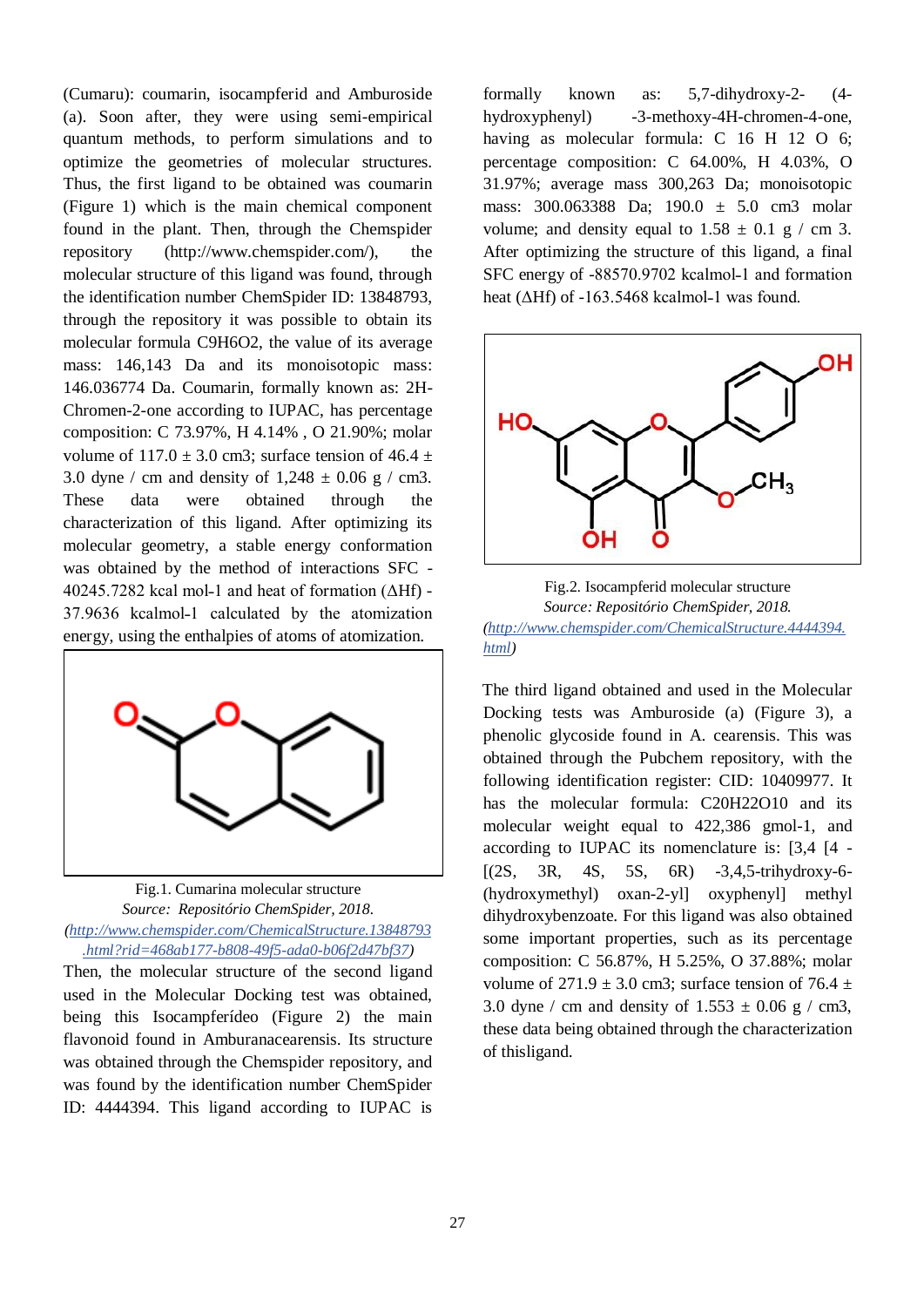

Fig.3. Molecular structure of the Amburoside (a) *Source: Repositório Pubchem, 2018. https://pubchem.ncbi.nlm.nih.gov/compound/10409977*

Then, the protein structure of the protein involved in the neurodegenerative Parkinson's disease was obtained, with the protein used as target molecules being the Parkine protein (PARK2) (Figure 4). This structure was obtained through the RCSB Protein Data Bank repository (http: /www.rcsb.org/pdb/home/home.do) by X-ray diffraction, it is registered with the PDB code (4BM9), having a resolution of 2.25 Å, being classified as a ligase.



Fig.4. Protein structure of PARK2 (4BM9) *Source: RSCB Protein Data Bank,2018. <https://www.rcsb.org/structure/4BM9>*

Thus, the first molecular anchorage test was carried out, using as a target molecule the protein Parkine (PARK2) and as a coumarin ligand. In this study, the region where the coupling, also called the "induced fit" between coumarin and the active site of the target molecule, was observed, with attractive twisting between them (Table I). It can be observed that the lowest distances of this coupling (Figure 5) were found in the torsion was # 1.4, having a value of -5.2 of the score function and a root mean square deviation RMSD: RMSD lb 19,595 Å and RMSD ub 20,835 Å.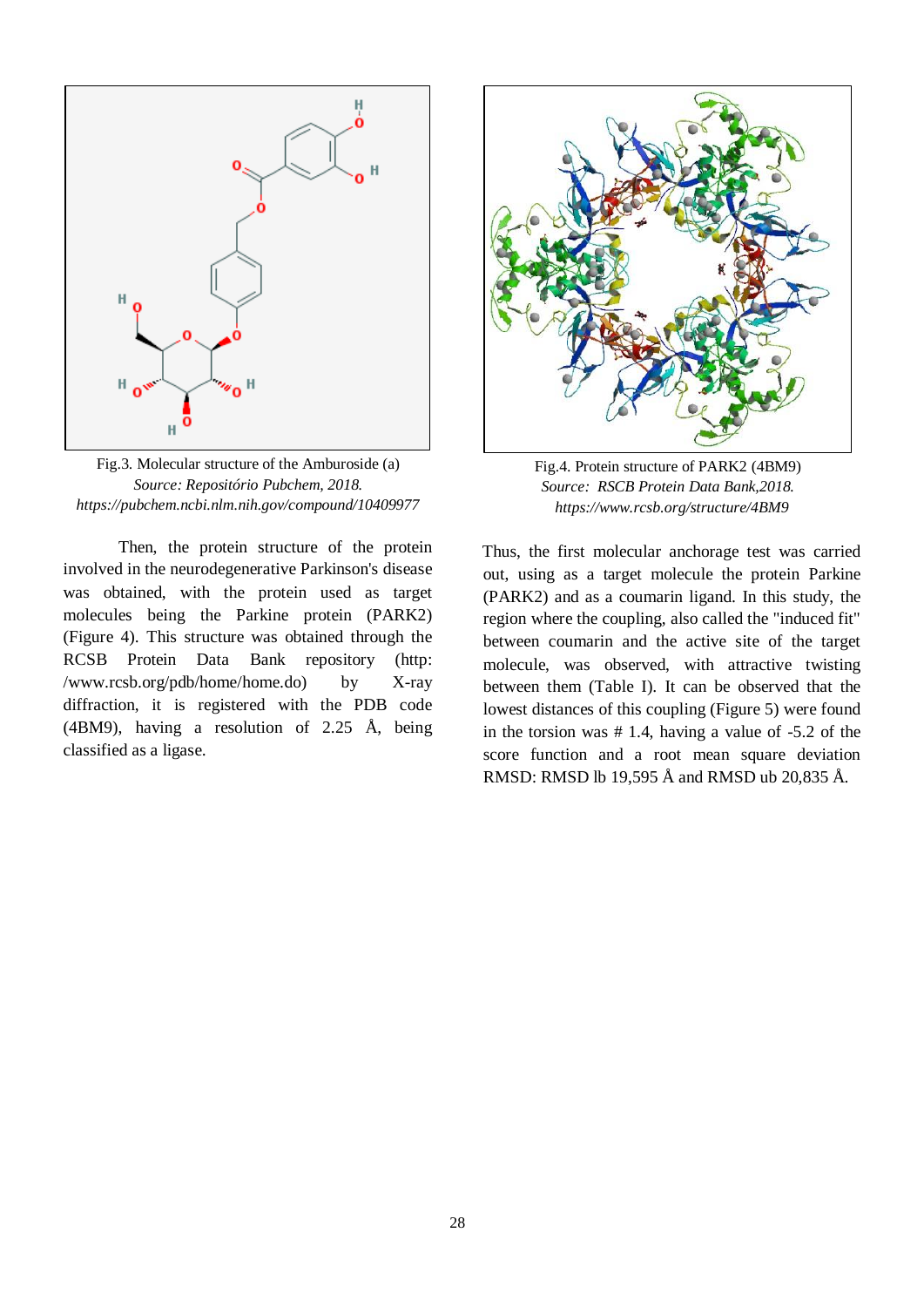Table I Attractive dozing twists between the Parkine protein (PARK2) and the coumarin

| <b>CHIMERA</b> | <b>SCORE</b> | <b>RMSD</b> | <b>RMSD</b> |
|----------------|--------------|-------------|-------------|
| <b>MODEL</b>   |              | L.B         | U.B         |
|                |              |             |             |
| #1.1           | $-5.7$       | 0.0         | 0.0         |
| #1.2           | $-5.6$       | 1.21        | 2.612       |
| #1.3           | $-5.3$       | 24.915      | 26.333      |
| #1.4           | $-5.2$       | 19.595      | 20.835      |
| #1.5           | $-5.2$       | 17.378      | 17.802      |
| #1.6           | $-5.1$       | 20.725      | 21.391      |
| #1.7           | $-5.1$       | 24.903      | 26.373      |
| #1.8           | $-5.0$       | 14.174      | 15.289      |
| #1.9           | $-5.0$       | 1.805       | 2.111       |
| #1.10          | $-4.9$       | 15.958      | 17.068      |

Source*:dados da pesquisa.* 

Where the oxygen atom (O1) bound with the amino acid Glycine (GLY) 178 of the A H chain of the protein, obtaining a binding length of 2.0 Å; and with the amino acid Tyrosine (TYR) 177 of the A H chain of the protein, obtaining a binding distance of 2.7 Å. In this same torsion, the oxygen atom (O2) was ligated with the alanine (ALA) 179 of the A chain, whose bond length was 2.2 Å and Glycine (GLY) 178, having a bond length of 2, 5 Å. Already at torsion # 1.5 the oxygen atom (O2) bound with Arginine (ARG) 130 A HH12 chain whose binding distance was 2.1 Å and Arginine (ARG) 130 at the location of the chain A HH22 , whose distance was 2.2 Å. These are the smallest distances in the molecular coupling of coumarin in the active site of the Parkine protein (PARK2) and the most stable attachment position (Figure 6).



Fig.5. Linking distance of the molecular coupling of PARK2 Protein (4BM9) with coumarin.



Fig.6. Molecular coupling of the coumarin linker at the active site of the target molecule PARK2 (4BM9).

With the molecular anchoring of the Parkine protein (PARK2) with the Isocampferid ligand, the coupling between the two was obtained, and it was possible to identify where the Isocampferid ligand interacted with the active site of the target molecule (PARK2), where orientation and conformation occurred more favorable and stable between them, through the data obtained (Table II). In the anchoring torsion # 1.3, which for score function has a value of -6.5 and the root mean square deviation values RMSD: RMSD l.b 31.738 Å and RMSD u.b. 35.12 Å, where the lowest binding distances were observed (Figure 7).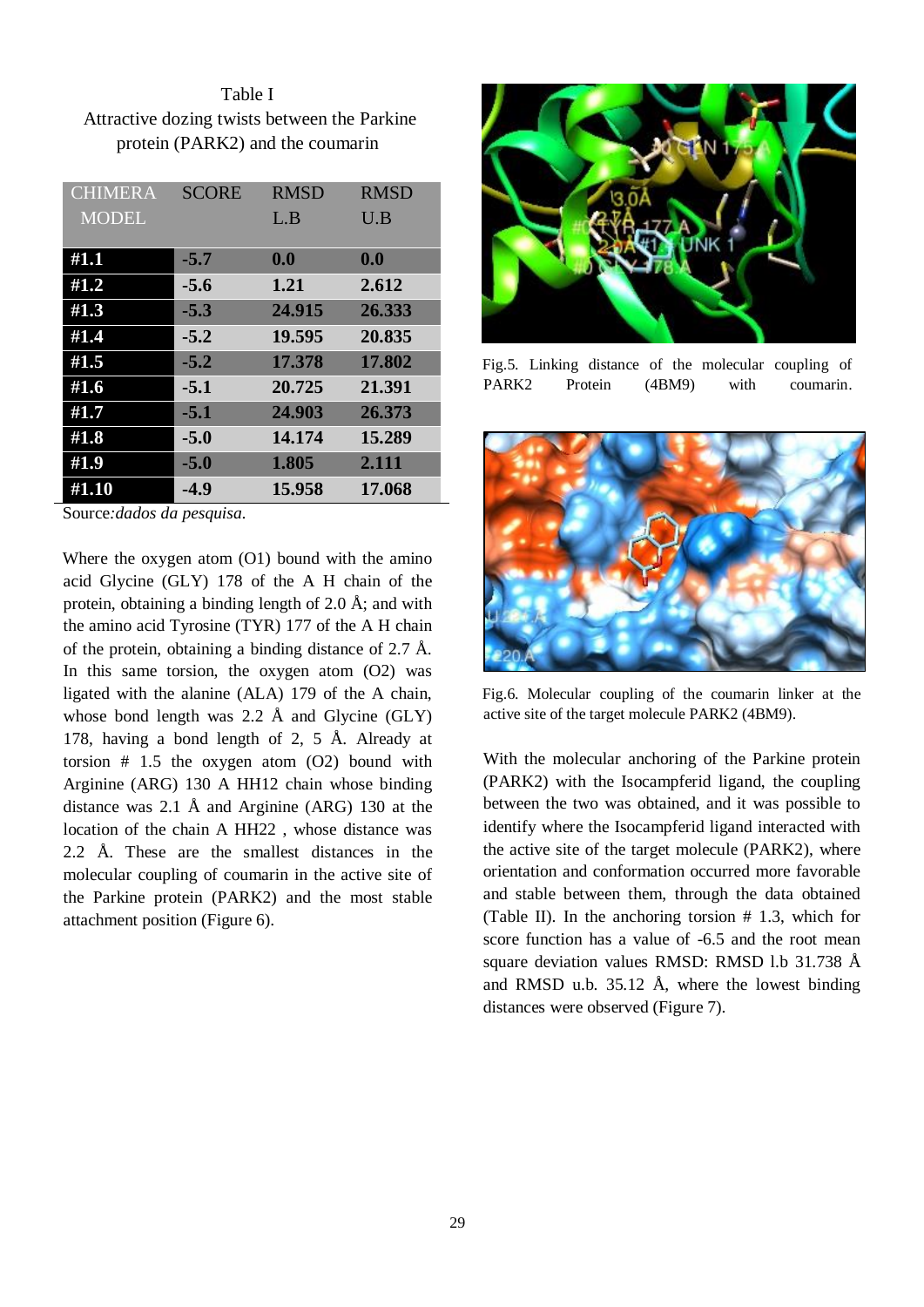Table II Attractive Twins of the Docencia between the protein Parkine (PARK2) and the Isocampferídeo

| <b>CHIMERA</b> | <b>SCORE</b> | <b>RMSD</b> | <b>RMSD</b> |
|----------------|--------------|-------------|-------------|
| <b>MODEL</b>   |              | L.B         | U.B         |
|                |              |             |             |
| #1.1           | $-7.1$       | 0.0         | 0.0         |
| #1.2           | $-6.5$       | 22.176      | 24.207      |
| #1.3           | $-6.5$       | 31.738      | 35.12       |
| #1.4           | $-6.5$       | 31.532      | 34.675      |
| #1.5           | $-6.3$       | 31.774      | 34.988      |
| #1.6           | $-6.3$       | 35.696      | 37.688      |
| #1.7           | $-6.3$       | 30.213      | 33.014      |
| #1.8           | $-6.2$       | 32.764      | 35.293      |
| #1.9           | $-6.2$       | 14.169      | 18.021      |
| #1.10          | $-6.2$       | 31.496      | 35.294      |

The oxygen atom (O3) was observed to bind: with the Threonine (THR) 129 A HG1 chain whose binding length was 2.2 Å; with Arginine (ARG) 130 A HH12 chain, whose binding length was 2.7Å; and with the HG21 A chain Threonine (THR) 129, with binding length of  $2.8\text{\AA}$ . And that the oxygen atom (O5) was bound with Aspartate (ASP) 238, obtaining a bond distance of 2.1Å, these being some of the shorter bond distances. In this twist, the molecular coupling of Isocampferid in the PARK2 protein (4BM9) (Figure 8), was more favorable.



Fig.7. Linking distance of the molecular coupling of PARK2 Protein (4BM9) with Isocampferide.



Fig.8. Isocampferidligand molecular coupling in the active site of the target molecule PARK2 (4BM9).

Therefore, with the Molecular Docking between the Parkine protein (PARK2) and the Amburosidio(a) ligand , the coupling of this ligand was obtained at the active site of this target molecule, and the best conformations formed could be identified and selected (Table III) where some of the shortest linklength distances between protein-ligand (Figure 9) were selected. Some of these connections were found in torsion # 1.2, having a value of the function of scores of -7.2, and 18.148 Å and 21.055 Å, for the values of root mean square deviation RMSD: RMSD lb and RMSD ub, respectively.

## Table III

## Attractive Twins of the Docing between the Protein Parkine (PARK2) and the ligandAmburosídeo (a)

| <b>CHIMERA</b> | <b>SCORE</b> | <b>RMSD</b> | <b>RMSD</b> |
|----------------|--------------|-------------|-------------|
| <b>MODEL</b>   |              | L.B         | U.B         |
|                |              |             |             |
| #1.1           | $-7.7$       | 0.0         | 0.0         |
| #1.2           | $-7.2$       | 18.148      | 21.055      |
| #1.3           | $-7.2$       | 23.019      | 26.146      |
| #1.4           | $-7.1$       | 16.141      | 21.23       |
| #1.5           | $-7.1$       | 20.027      | 22.339      |
| #1.6           | $-7.0$       | 21.379      | 25.727      |
| #1.7           | $-7.0$       | 19.549      | 23.005      |
| #1.8           | $-7.0$       | 25.204      | 27.432      |
| #1.9           | $-6.9$       | 19.406      | 23.065      |
| #1.10          | $-6.9$       | 21.264      | 23.658      |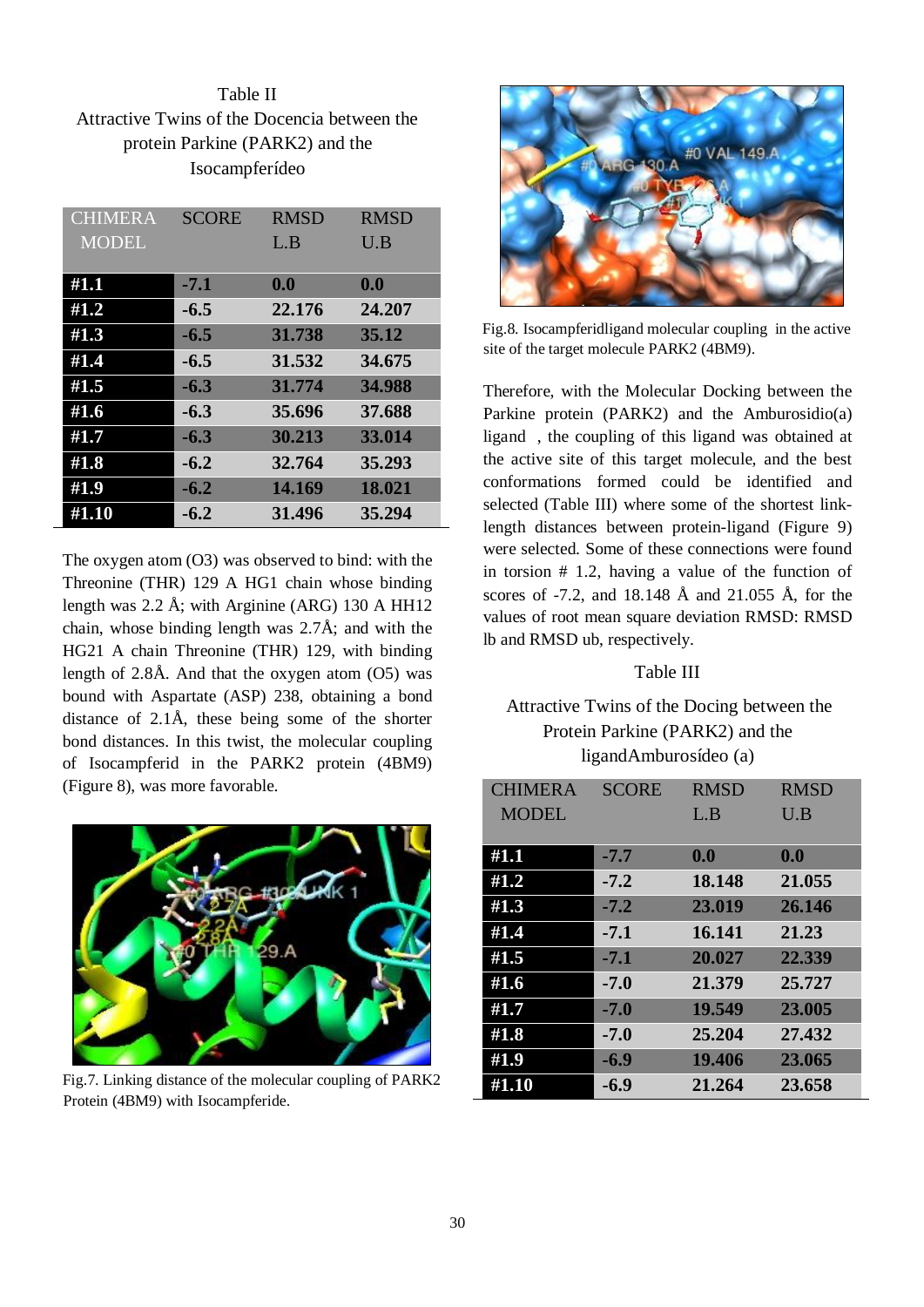In this torsion the oxygen atom (O9) bound to Asparagine (ASN) 49 of the A H chain of the protein, obtaining a binding distance of 2.0 Å; to Prolin (PRO) 48 from A HÁ chain, whose distance was 2.5 Å; to the Glutamate (GLU) 66 A chain, obtaining a bond distance of 2.6  $\AA$ ; and the A chain alanine (ALA) 65 of the protein, yielding a binding length of 2.7 Å. It is possible to observe the "induced adjustment", that is, the coupling between this ligand and the active site of the most favorable target molecule (Figure 10).



Fig.9. Linking distance of the molecular coupling of PARK2 Protein (4BM9) with Amburoside (a).



Fig.10. Molecular coup ling of the ligandAmburoside (a) in the active site of the target molecule PARK2 (4BM9)

### IV. CONCLUSIONS

The three main active principles found in *AmburanaCearensis* (CUMARU): coumarin, isocampferid and Amburoside (a), submitted to semiempirical calculations (QM-PM3) (NDDO) of the software, electronically characterized, converged and optimized , and used as ligands in Molecular Docking

simulations have been shown to be propitious and may have activity against or inhibitory to Parkin protein (PARK2), which may be used as active compounds against Parkinson's disease (PD) in the future. Since in the Dock tests with the Parkin protein (PARK2), both ligands were complexed in the protein with favorable coupling twists, and the ligand which most stood out as to the results of its molecular coupling in the active site of PARK2 was coumarin ligand. Since, when analyzed the fitting conformations, as well as the bonds formed between them, coumarin showed a good interaction at the PARK2 receptor site, the smallest distances of this coupling being found in the torsion was at 1.4, having this is a value of -5.2 of the scoring function, where the oxygen atom (O1) bound with the amino acid Glycine (GLY) 178 of the HA chain of the protein, obtaining a binding length of 2.0 Å; and with the amino acid Tyrosine (TYR) 177 of the A H chain of the protein, obtaining a binding distance of 2.7 Å. At this same torsion the oxygen atom (O2) bound with the alanine (ALA) 179 of the A chain, whose bond length was 2.2 Å. Already at torsion  $# 1.5$  the oxygen atom (O2) bound with Arginine (ARG) 130 A HH12 chain whose binding distance was 2.1 Å and Arginine (ARG) 130 at the location of the chain A HH22 , whose distance was 2.2 Å, presenting as the most stable ligand-protein complex. Since this ligand has therapeutic properties, such as anti-inflammatory, anticoagulant, antioxidant, antitumor and espamolytic activity, which validates the use of this plant in popular medicine.

#### V. ACKNOWLEDGMENT

The State University of Ceará (PROPGPQ / UECE) for the support. This work was partially supported by the Cearense Foundation for Science and Technology Support (FUNCAP), the Coordination for the Improvement of Higher Education Personnel (CAPES).

#### VI. REFERENCES

- [1] T. C. SAITO, *Parkinson's Disease and Its Treatments: A Bibliographic Review.*Centro Universitário Filadélfia, Londrina, 2011.
- [2] D. C. B. HAASE, D. C. MACHADO, J. G. D.OLIVEIRA, *Physiotherapy in patients with*